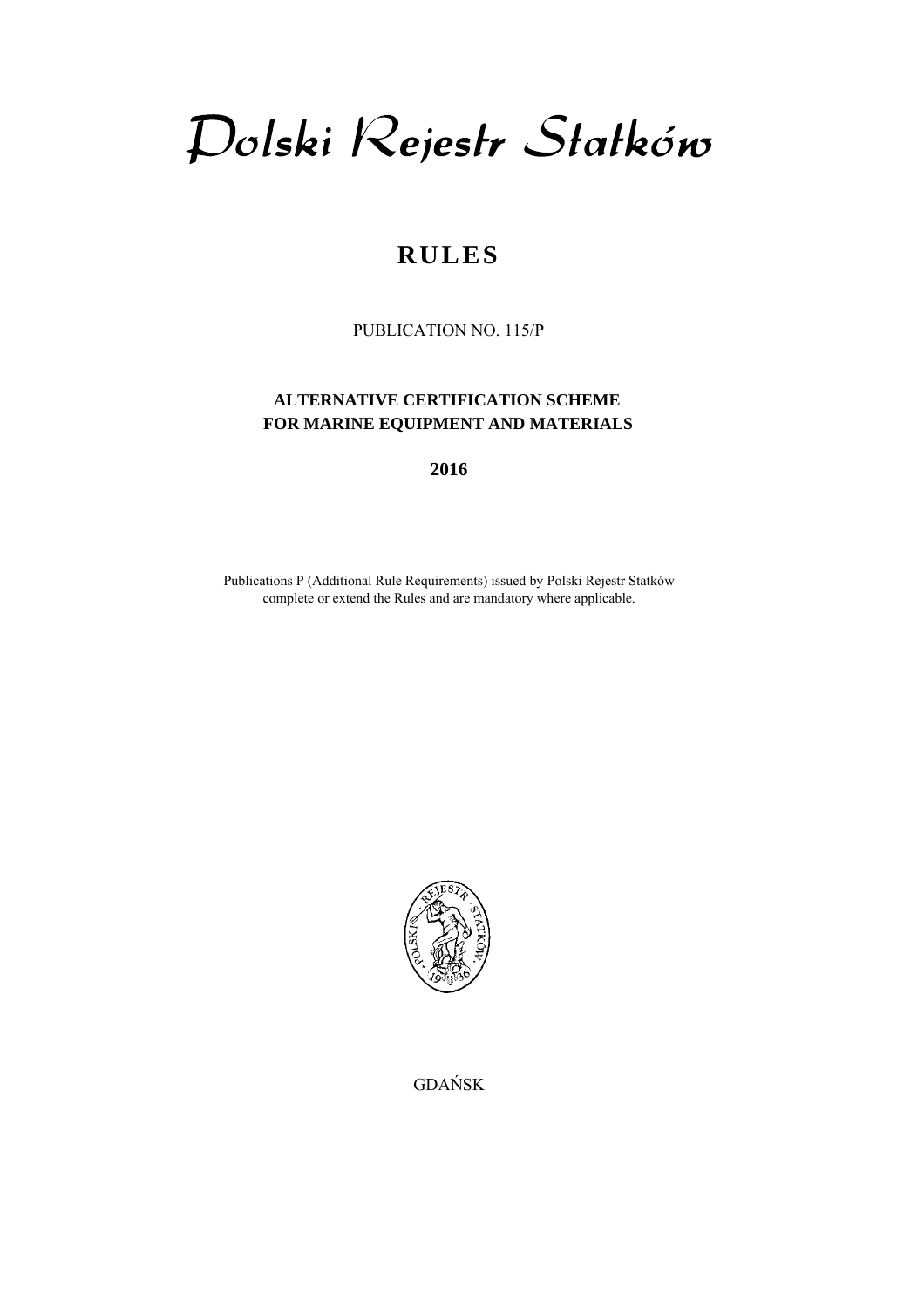*Publication No. 115/P* – *Alternative certification scheme for marine equipment and materials – 2016*, based on the *IACS Unified Requirements Z26*.

The *Publication* was approved by the PRS Board on 24 June 2016 and enters into force on 1 July 2016.

**©** Copyright by Polski Rejestr Statków S.A., 2016

PRS/OP, 06/2016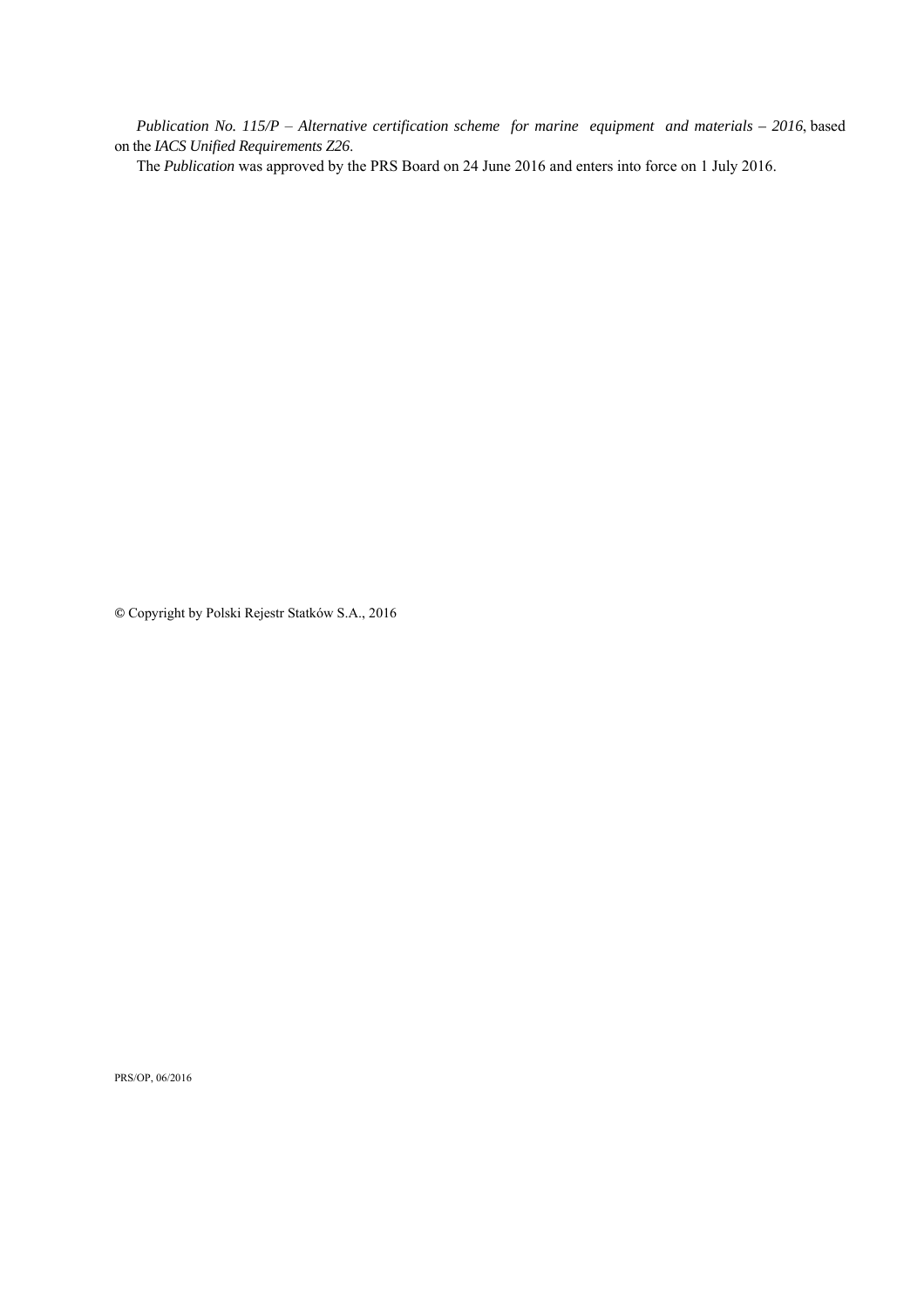# **CONTENTS**

# Page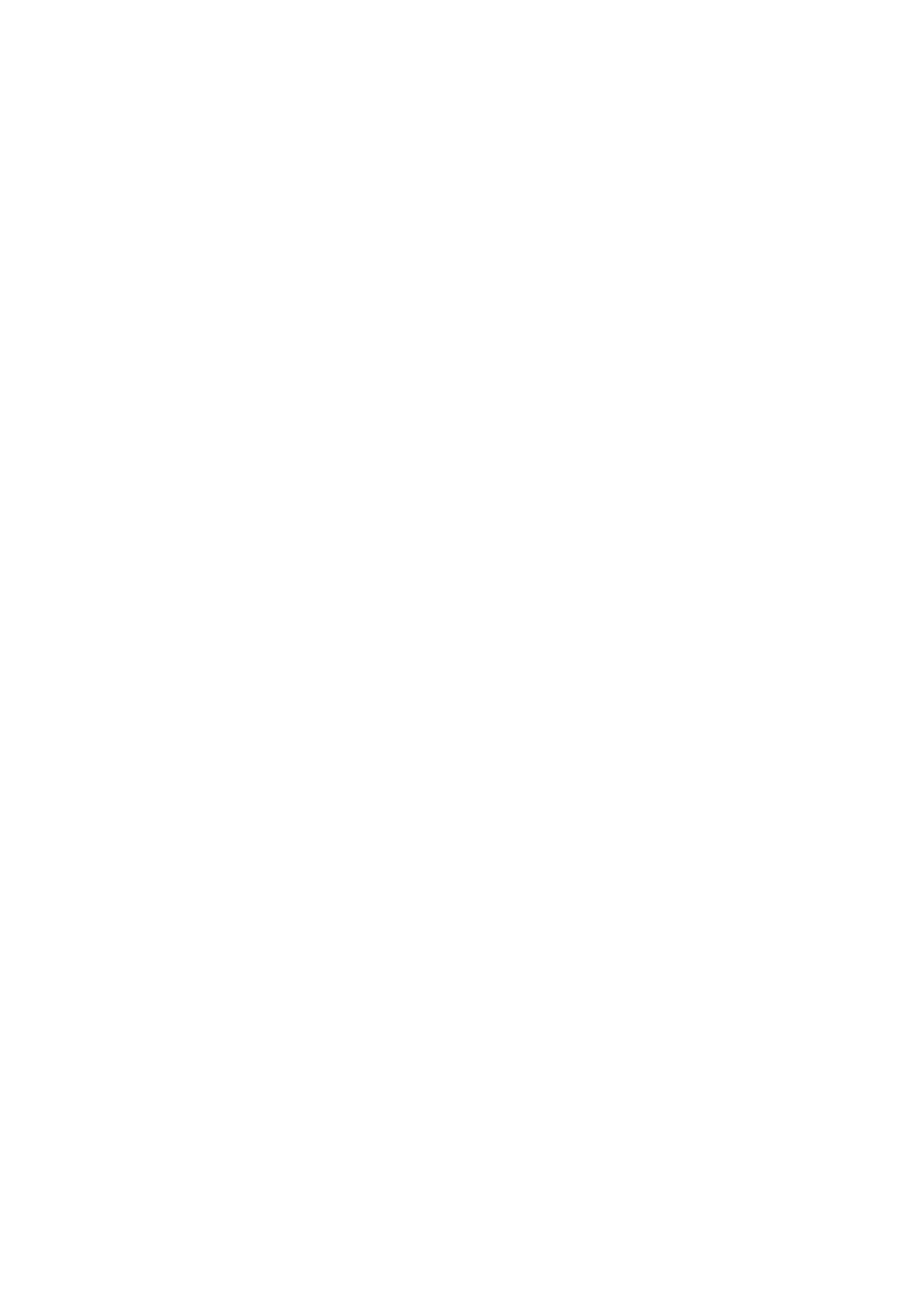#### <span id="page-4-0"></span>**1 GENERAL INFORMATION**

**1.1** Alternative Certification Scheme (ACS) for machinery and materials is a PRS certification scheme involving a manufacturer (and associated sub-suppliers, if needed) in the inspection, testing and certification of the manufacturer's products.

**1.2** An ACS will clarify:

- The extent of the required inspection and testing.
- To which extent and under which conditions the manufacturer may perform all or parts of the required inspection and testing without the presence of a Surveyor from the PRS when a PRS Certificate is required.

**1.3** The extent to which the manufacturer is given permission to carry out inspections and testing without the presence of a PRS Surveyor is to be agreed on a case by case basis, e.g. for a specific product production line or for specific parts.

#### **2 SCOPE**

**2.1** An ACS may be arranged with product manufacturers and/or sub-suppliers.

**2.2** An ACS with a manufacturer must define the handling of subcontracted parts (those that require PRS certificates or manufacturer's certificates or in any other way are addressed in the PRS Rules).

The sub-supplier may be included in the ACS of the manufacturer or have his own ACS or deliver parts that are inspected and certified by PRS.

**2.3** An ACS that permits the manufacturer to carry out all or parts of required inspection and testing without the presence of a PRS Surveyor may be arranged in two versions with regard to traceability:

- The ACS describes inspection, testing and certification additional to the manufacturer's standard quality control in order to meet the PRS Rules. The components are to be stamped with a special stamp supplied by the PRS or identified as required by the Polish Register of Shipping.
- The manufacturer has a standard quality control that covers all required inspection, testing and certification in compliance with the PRS Rules. Traceability and the required type of product document for components or products will be defined in the ACS.

## **3 CONDITIONS**

**3.1** The conditions for the manufacturer to be granted permission to carry out inspection and testing without presence of a PRS Surveyor are that:

- The manufacturer has an implemented Quality System according to a national or international standard approved by an accredited certification body or recognized by the PRS.
- The manufacturer has a quality control system, current drawings, and PRS Rules and standards that cover the product to be certified.
- The inspection and testing required by the PRS Rules are either standard procedures in the Manufacturer's Quality System recognized by the PRS, or specified in detail in the ACS.
- The PRS initially ascertains the manufacturer's compliance with the ACS- requirements by verifying the required product and process approvals and performing an initial audit. Follow-up and renewal audits are conducted by the PRS on a regular basis to verify that conditions of the ACS are continuously maintained by the manufacturer.
- If work certificates (W) or test reports (TR) are found not to fulfill the standards agreed with the PRS, the component may not be accepted.
- The agreed ACS may be suspended or cancelled when / if found justified by the PRS.
- The PRS may carry out unscheduled inspections at the manufacturer and/or subcontractor at its own discretion.